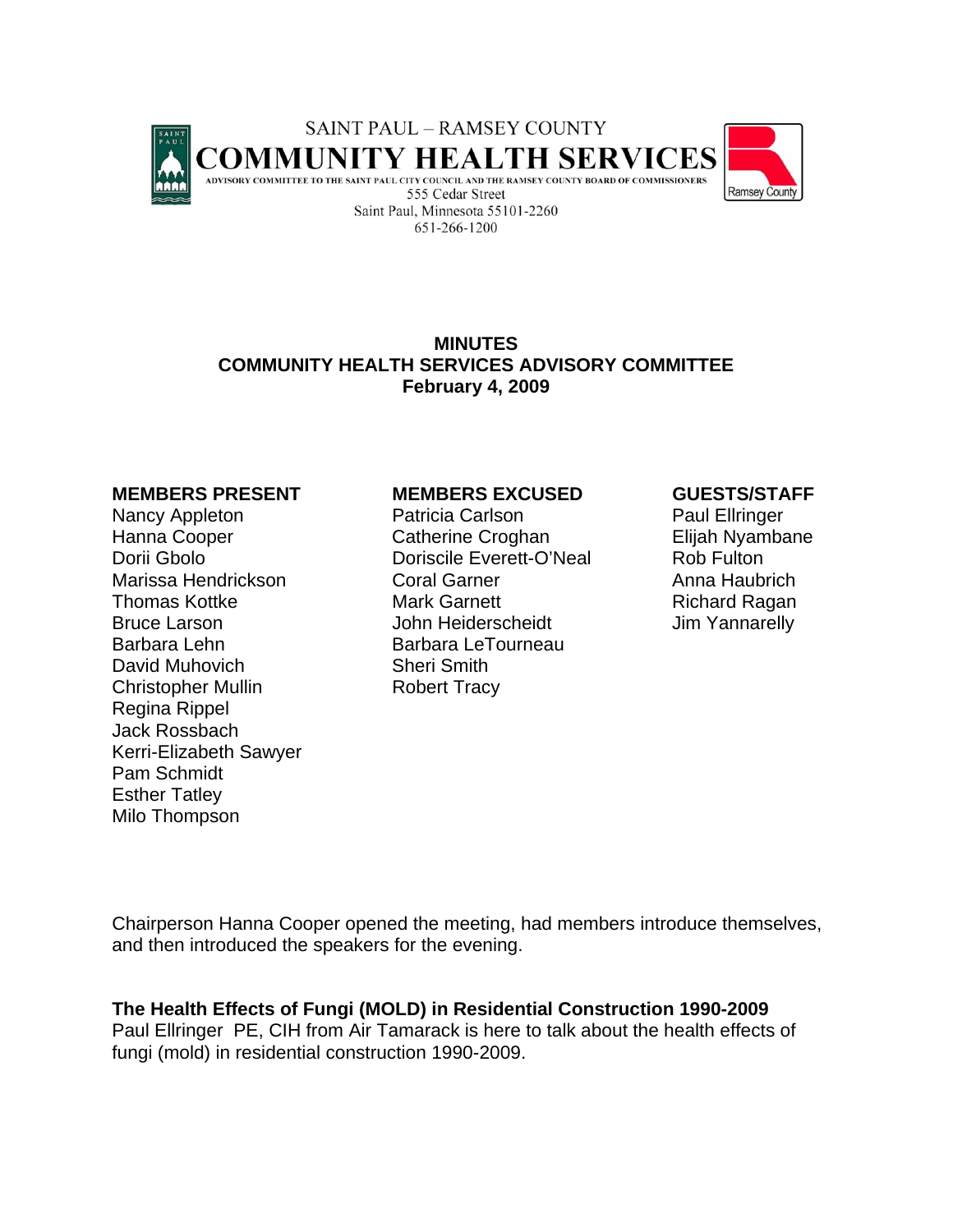The health problems that have been related to mold/fungi include odor, respiratory and skin allergies, hypersensitivity reactions and asthma.

It is estimated that 30% of the US population has asthma and allergies. There has been a 300% increase from 1982 to 2006.

Mayo Clinic did a study of allergic fungal sinusitis in 1999. They studied 210 patients diagnosed with rhino sinusitis (runny nose). It was determined that nasal polys were caused by fungal infections.

Most studies have shown that Penicillum and Asperfgillusspecies are the most commonly found fungal species in fungal infested buildings.

The mold related problems seen in residential homes is caused by (1) below grade wall failures resulting in wet basements (2) inadequate window flashings, and (3) lack of adequate drainage planes on above grade walls.

All buildings need a good below grade wall design and adequate landscaping. Below grade wall designs common in housing from 1990 to 2009 is extremely poor.

The city of Woodbury in Washington County tracks housing problems and has determined that 40% of all stucco houses have failed.

Canada has a mold "guideline" that Paul Ellringer likes to follow. Its basis is settled dust mold samples, a ratio of more than 0.7 and you have a moldy house.

Normal visible mold should be less that 1% of floor area 1-3% is borderline. Wood moisture in a home would be less than 15%.

Paul Ellringer feels poly should be banned because it traps moisture between the cement block and the poly and it never dries in that space. It's like rain. It's just plain wrong to have a vapor barrier on the "warm" side. The most commonly used material in construction to trap moisture is polyethylene vapor barriers. Polyethylene was not used in housing before 1980. You want a weak vapor retarder, poly is too strong Use oilbased craft paper faced fiberglass.

Foam insulation below grade allows walls to dry inside and is 100 times better than polyethylene. Building code people presently encourage poly and fibrous glass but it is not required by the code. Housing officials don't have to reduce or change the building/house code, they just need to interpret it differently. Poly is 20x too strong. It holds moisture in, whereas the barrier needs to breathe.

Foam insulation is better for our climate and the way our homes are constructed. It is a better air and bulk water barrier. The state eliminated the energy code and there was a law suit over the ability to use certain materials. Ty Vek has problems Water vapor can pass through, but not liquid water.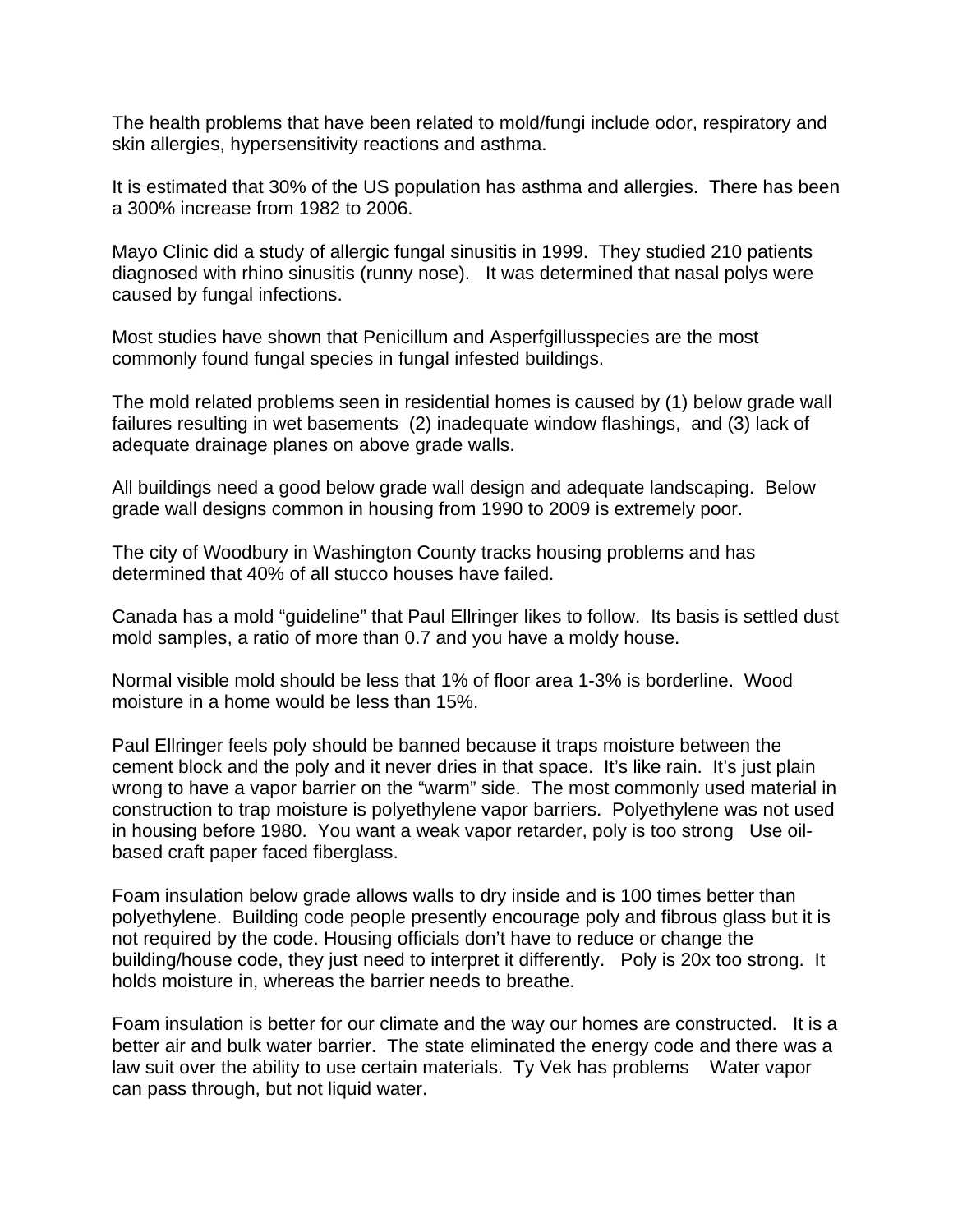## **Healthy Homes and Lead Hazard Control**

Anna Haubrich and Jim Yannarelly spoke on Healthy Homes and Lead Hazard Control

There are seven attributes to a healthy home: A dry home A clean home A well-ventilated home A combustion product safe home A pest-free home A toxic chemical-free home A comfortable home

### **Lead Update**

Lead is hazardous to children because it is a neurotoxin and early exposure affects the brain and can cause permanent damage. Symptoms are easily misdiagnosed and that delays treatment.

Lead poisoning is determined using a blood lead level (BLL) test.

Lead was used in paint because it provides primary pigment, added color, increased durability, acted as a drying agent, was a good mildew inhibitor, and was a corrosion inhibitor.

Lead is found in soil, water, dishware, toys, candy, electronics and paint. Homes built before 1940, 87% have/had lead-based paint. All housing has 40%.

There has been a shift in the prevention strategy from health to housing, identifying deteriorating painted windows and replacing them and focusing on high risk neighborhoods. The number of active lead poisoning cases has dropped from 422 in 1992 to 38 in 2008.

The strategy is a housing based primary prevention and not a "chase the child" with lead poisoning program.

#### **Asthma Update**

Following the lead program, grant funds were redirected from health agencies to housing agencies.

The program evaluates pet dander, second-hand smoke, dust mites, rodents, and cockroaches.

The cleanliness of the home is important to prevent asthma events. The intervention product list includes: vacuum cleaner with HEPA filter, air cleaner in child's room, bed and pillow encasements, a pest management kit, a quality furnace filter, smoke and CO detectors, and a household fire extinguisher.